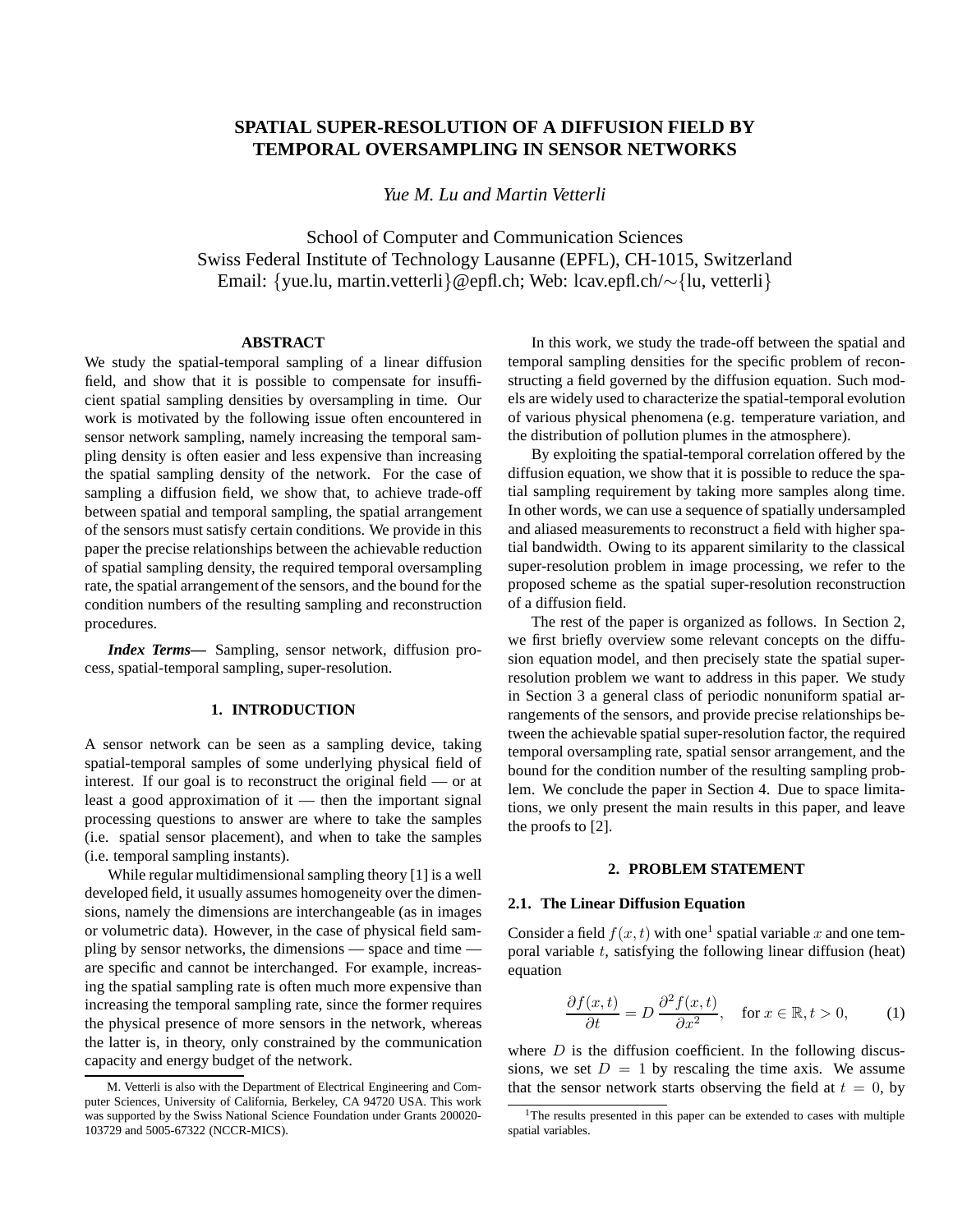which time all sources that originally induced the field have disappeared. Consequently, there is no external source term in the homogeneous diffusion equation (1).

For any  $t > 0$ , the field  $f(x, t)$  satisfying (1) is completely determined by the initial condition  $f(x) \stackrel{\text{def}}{=} f(x, t = 0)$ . Denoting by  $\widehat{f}(\omega, t)$  the spatial Fourier transform of  $f(x, t)$ , we have [3]

$$
\widehat{f}(\omega, t) = \widehat{f}(\omega) e^{-\omega^2 t}.
$$
 (2)

The above formula precisely characterizes the spatial-temporal correlation of the field: for any  $t > 0$ ,  $f(x, t)$  is just a filtered version of the initial state  $f(x)$ , with the filter being a timevarying Gaussian kernel.

# **2.2. Problem Statement**

Suppose that the initial state  $f(x)$  can be well-approximated by a bandlimited function. Without loss of generality, we can assume that the (essential) frequency domain support of  $f(x)$  is  $[-\pi, \pi]$ . Denote by BL $(\pi)$  the space of functions whose Fourier transforms vanish outside of  $(-\pi, \pi)$ .

We consider the following sampling setup, where we place a sequence of sensors at spatial locations

$$
\mathcal{X} \stackrel{\text{def}}{=} \{x_n : n \in \mathbb{Z}\}.
$$

Each sensor takes  $K \geq 1$  measurements at instants

$$
\left\{\frac{k-1}{K}\tau: 1 \leq k \leq K\right\},\
$$

where  $\tau/K$  is the uniform sampling interval along time. Note that  $K = 1$  corresponds to the case of pure spatial sampling.

We define the corresponding sampling operator  $A_{\mathcal{X},K}$  to be the linear mapping from any function  $f(x) \in BL(\pi)$  to a sequence of spatial-temporal measurements, i.e.,

$$
(A_{\mathcal{X},K}f)_{n,k} \stackrel{\text{def}}{=} f(x_n, \frac{k-1}{K}\tau), \quad n \in \mathbb{Z}, 1 \leq k \leq K.
$$

Our goal is to study the conditions on  $\mathcal X$  and  $K$  such that any function  $f(x) \in BL(\pi)$  can be perfectly reconstructed from its samples  $A_{\mathcal{X}, K} f$ . Clearly, in that case, a necessary condition is that the sampling operator  $A_{\mathcal{X},K}$  must be an invertible or oneto-one mapping. However, in practice, stronger requirements are needed: we want to be able to reconstruct  $f(x)$  in a *numerically stable* way from  $A_{\mathcal{X},K}f$ . To guarantee such an algorithm exists, we need to ensure that if  $A_{\mathcal{X},K}f_1$  is "close" to  $A_{\mathcal{X},K}f_2$  then  $f_1$  is "close" to  $f_2$  as well. Furthermore, we want that a small change in the signal  $f$  only produces a small change in its sampling data  $A_{X,K}f$ . These requirements motivate the following condition on the sampling operator [4].

**Definition 1 (Stable sampling)** We call  $A_{\mathcal{X},K}$  a stable sam*pling operator if there exist constants*  $0 < \alpha \leq \beta < \infty$  *such that for every*  $f \in BL(\pi)$ ,

$$
\alpha \|f\|_{L^2}^2 \le \|A_{\mathcal{X}, K} f\|_{\ell^2}^2 \le \beta \|f\|_{L^2}^2. \tag{3}
$$

*We call*  $\alpha$  *and*  $\beta$  *stability bounds and the tightest ratio*  $\kappa = \beta/\alpha$ *provides a measure of the stability of the sampling operator.*

We can see that stable sampling implies that  $A_{\mathcal{X},K}$  is invertible, whereas the reverse is not necessarily true.

Let  $s(\mathcal{X})$  denote the ratio between the Nyquist density of the field  $f(x)$  and the "average" spatial density of a particular sensor arrangement  $X$ . For example, in the case of uniform sensor arrangement, i.e.,  $\mathcal{X} = \{nd : n \in \mathbb{Z}\}\$  for some  $d > 0$ , we have  $s(\mathcal{X}) = (\pi/\pi)/(1/d) = d$ . Note that for an arbitrary X, the proper definition of its "average" density can be rather technical [4]. We defer the precise definition of  $s(\mathcal{X})$  to Section 3, where we focus on a particular class of nonuniform arrangements, whose densities can be easily calculated.

In this work, we are only interested in cases when  $s(\mathcal{X}) > 1$ , since otherwise the sensor network would have enough spatial density (as compared to the Nyquist density) and the field reconstruction problem can be directly solved by a spatial-only sampling scheme (i.e.  $K = 1$ ). Intuitively, when  $s(\mathcal{X}) > 1$ , this quantity indicates how spatially "undersampled" our sensor network is, and — in the case of still being able to perfectly reconstruct  $f(x)$  — the spatial "super-resolution factor" we can achieve.

The focus of this paper is to study and answer the following questions.

- 1. Is it possible to find some X and K such that  $s(\mathcal{X}) > 1$ and yet  $A_{\mathcal{X},K}$  is still a stable sampling operator?
- 2. If so, what is the largest spatial super-resolution factor  $s(\mathcal{X})$  we can achieve?
- 3. What kind of sensor arrangement  $X$  will allow us to achieve spatial super-resolution?

#### **2.3. The Limitation of Uniform Sensor Arrangement**

To see why we need to consider the last question listed above, we study here the case of uniform sensor arrangement, and show a somewhat surprising result.

**Proposition 1** *Suppose that we put the sensors uniformly along space, i.e.,*  $\mathcal{X} = \{nd : n \in \mathbb{Z}\}\$  *for some*  $d > 0$ *. If* 

$$
s(\mathcal{X}) = d > 1,
$$

*then the sampling operator*  $A_{\mathcal{X},K}$  *is unstable for arbitrary*  $K \geq$ 1*.*

In other words, for uniform sensor arrangement, it is *impossible* to achieve spatial super-resolution  $(s(\mathcal{X}) > 1)$ , no matter how many temporal samples we take.

The result of Proposition 1 can be *intuitively* understood by considering the initial state of the field to be  $f(x) = \sin(\pi x/d)$ . When  $d > 1$ , its Fourier transform

$$
\widehat{f}(\omega) = \pi j \left( \delta(\omega + \frac{\pi}{d}) - \delta(\omega - \frac{\pi}{d}) \right)
$$

is supported within  $(-\pi, \pi)$ . It follows from (2) that

$$
\widehat{f}(\omega, t) = \pi j \left( \delta(\omega + \frac{\pi}{d}) - \delta(\omega - \frac{\pi}{d}) \right) e^{-\omega^2 t}
$$

$$
= \pi j \left( \delta(\omega + \frac{\pi}{d}) - \delta(\omega - \frac{\pi}{d}) \right) e^{-(\pi/d)^2 t}
$$

$$
= \widehat{f}(\omega) e^{-(\pi/d)^2 t},
$$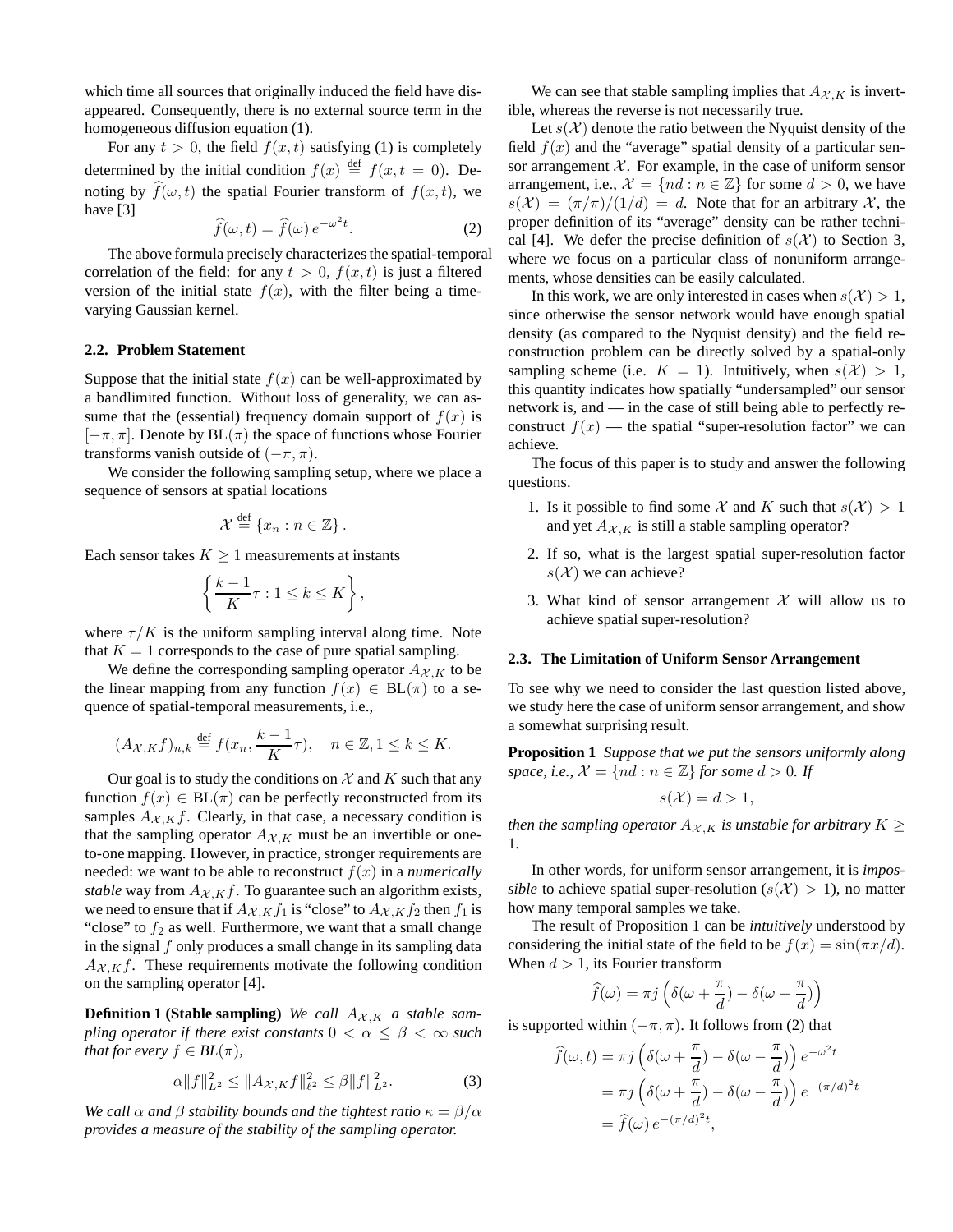and thus  $f(x,t) = e^{-(\pi/d)^2 t} \sin(\pi x/d)$ . Consequently, one can verify that  $f(nd, t) = 0$  for all  $n \in \mathbb{Z}$  and  $t \geq 0$ . In other words, there exists a nonzero function  $f(x)$  from  $BL(\pi)$  such that  $A_{\mathcal{X}, K} f = 0$ , and hence the sampling operator is not invertible. A catch in the above discussion though is that  $f(x) =$  $\sin(\pi x/d)$  does not have finite energy as required in (3). We leave the formal proof of Proposition 1 to [2].

# **3. PERIODIC NONUNIFORM SENSOR ARRANGEMENT**

### **3.1. General Conditions on Stable Sampling**

The previous example shows that a uniform sensor arrangement cannot "see" the signal  $f(x) = \sin(\pi x/d)$ , since the sensor locations match exactly with the zero crossings of  $f(x)$ . Intuitively, one might be able to avoid such situations by introducing certain "nonuniformity" to the set  $X$ .

In this paper, we focus on a particular class of nonuniform sensor arrangement, in which X consists of a union of  $L > 2$ different uniform patterns, each shifted by a distance  $\xi_{\ell}$ . More specifically,

$$
\mathcal{X} = \{ \xi_{\ell} + nd : n \in \mathbb{Z}, 1 \le \ell \le L \}
$$
 (4)

for some  $d > 0$  and  $0 \leq \xi_{\ell} < d$ . In this case, the average density of X is  $L/d$ , and hence  $s(X)$  — the ratio between the Nyquist density of the field and the average sensor density can be calculated as

$$
s(X) = \frac{d}{L}.
$$

Let  ${y_{k,\ell}[n] = f(\xi_l + nd, (k-1)\tau/K)}_{n \in \mathbb{Z}}$  denote the set of samples taken by the  $\ell$ th shifted lattice, at time instant ( $k 1\tau/K$ . Applying the classical sampling formula in the Fourier domain (as obtained from the Poisson summation formula), we can write

$$
\widehat{y}_{k,\ell}(\omega) \stackrel{\text{def}}{=} \sum_{n \in \mathbb{Z}} y_{k,\ell}[n] e^{-j\omega(nd+\xi_l)} \n= \frac{1}{d} \sum_{m \in \mathbb{Z}} \widehat{f}(\omega + mc) e^{-(\omega + mc)^2(k-1)\tau/K} e^{j\xi_l mc},
$$
\n(5)

where  $c \stackrel{\text{def}}{=} 2\pi/d$ .

We make two observations about the equality in (5). First,  $\hat{y}_{k,\ell}(\omega)$  is a periodic function of  $\omega$ , and thus we only need to consider its values within one period, e.g.,  $[0, c)$ . Second, since  $\widehat{f}(\omega)$  is bandlimited to  $(-\pi, \pi)$ , then for any given  $\omega$ , the summation on the right hand side of (5) only involves a finite number of nonzero terms. In fact, denoting by  $M(\omega)$  the set of all indices m such that  $|\omega + m| < \pi$ , we can show that

$$
\max_{\omega} |M(\omega)| = \lceil d \rceil,
$$

where  $[d]$  is the smallest integer greater than or equal to d.

Let  $m_i(\omega)$   $(i = 1...|M(\omega)|)$  be the *i*th element in  $M(\omega)$ . We first introduce the following two matrices:  $W(\omega)$  is an  $L \times$  $|M(\omega)|$  matrix with entries

$$
\left\{ \boldsymbol{W}(\omega) \right\}_{\ell,i} \stackrel{\text{def}}{=} e^{j\xi_{\ell} m_i(\omega)c},
$$

and  $D(\omega)$  is a diagonal matrix whose *i*th diagonal element is equal to

$$
\left\{\boldsymbol{D}(\omega)\right\}_{i,i} \stackrel{\text{def}}{=} e^{-(\omega+m_i(\omega))^2 \tau/K}, \quad \text{for } i=1...|M(\omega)|.
$$

The relation in (5) can now be written as a compact matrix-vector multiplication in the Fourier domain

$$
\widehat{\boldsymbol{y}}(\omega) = \boldsymbol{G}_{\mathcal{X},K}(\omega) \boldsymbol{f}(\omega),
$$

where  $\hat{y}(\omega)$  is an  $LK \times 1$  vector formed by  $\hat{y}_{k,\ell}(\omega)$  in lexicographic order (i.e.  $\hat{y}_{(k-1)L+\ell}(\omega) = \hat{y}_{k,\ell}(\omega)$ ),  $f(\omega)$  is an  $|M(\omega)| \times 1$  vector with  $\boldsymbol{f}_i(\omega) = f(\omega + m_i(\omega))$ , and  $\boldsymbol{G}_{\mathcal{X},K}(\omega)$ is a block matrix formed by  $W(\omega)$  and  $D(\omega)$  as follows

$$
\begin{pmatrix}\nW(\omega)\mathbf{D}^{0}(\omega) \\
W(\omega)\mathbf{D}^{1}(\omega) \\
\vdots \\
W(\omega)\mathbf{D}^{K-1}(\omega)\n\end{pmatrix}.
$$
\n(6)

The matrix  $G_{\mathcal{X},K}(\omega)$  defined above contains all the information about the sampling operator  $A_{\mathcal{X},K}$ . As shown in the following proposition, we can check the stability of the sampling operator by studying the properties of  $G_{\mathcal{X},K}(\omega)$ .

**Proposition 2** *The sampling operator*  $A_{\mathcal{X},K}$  *is stable if and only if*

$$
0 < \alpha^* \stackrel{\text{def}}{=} \text{ess}\inf_{\omega} \sigma_{\min} \left( G_{\mathcal{X}, K}^*(\omega) \, G_{\mathcal{X}, K}(\omega) \right) / d
$$
\n
$$
\leq \beta^* \stackrel{\text{def}}{=} \text{ess}\sup_{\omega} \sigma_{\max} \left( G_{\mathcal{X}, K}^*(\omega) \, G_{\mathcal{X}, K}(\omega) \right) / d < \infty,
$$
\n
$$
(7)
$$

*where*  $\sigma_{\min}(\cdot)$  *and*  $\sigma_{\max}(\cdot)$  *represent the smallest and largest eigenvalue of a matrix, respectively.*

An immediate consequence of Proposition 2 is that, for  $A_{\mathcal{X},K}$  to be stable, the matrix  $G_{\mathcal{X},K}(\omega)$  must have full column rank for almost all  $\omega$ . This observation leads to the following bound between the number of temporal samples  $K$  and the achievable spatial super-resolution factor  $s(\mathcal{X})$ .

**Corollary 1** *If*  $A_{\mathcal{X},K}$  *is a stable sampling operator, then* 

$$
K \ge \left\lceil \frac{\max_{\omega} |M(\omega)|}{L} \right\rceil = \left\lceil s(\mathcal{X}) \right\rceil.
$$

The above result is intuitive: if our sensor network is roughly P-times undersampled in space, then for stable reconstruction, we must perform *at least* P-times oversampling in time as compensation.

#### **3.2. Theoretical Achievability of Spatial Super-Resolution**

Next, we show that spatial super-resolution can indeed be achieved by a wide class of spatial sensor arrangements.

**Theorem 1** *For arbitrary choices of d and L with*  $s(\mathcal{X}) = \frac{d}{L} >$ 1*, the periodic nonuniform pattern* X *as in* (4) *can lead to a stable sampling operator, if the following two conditions hold.*